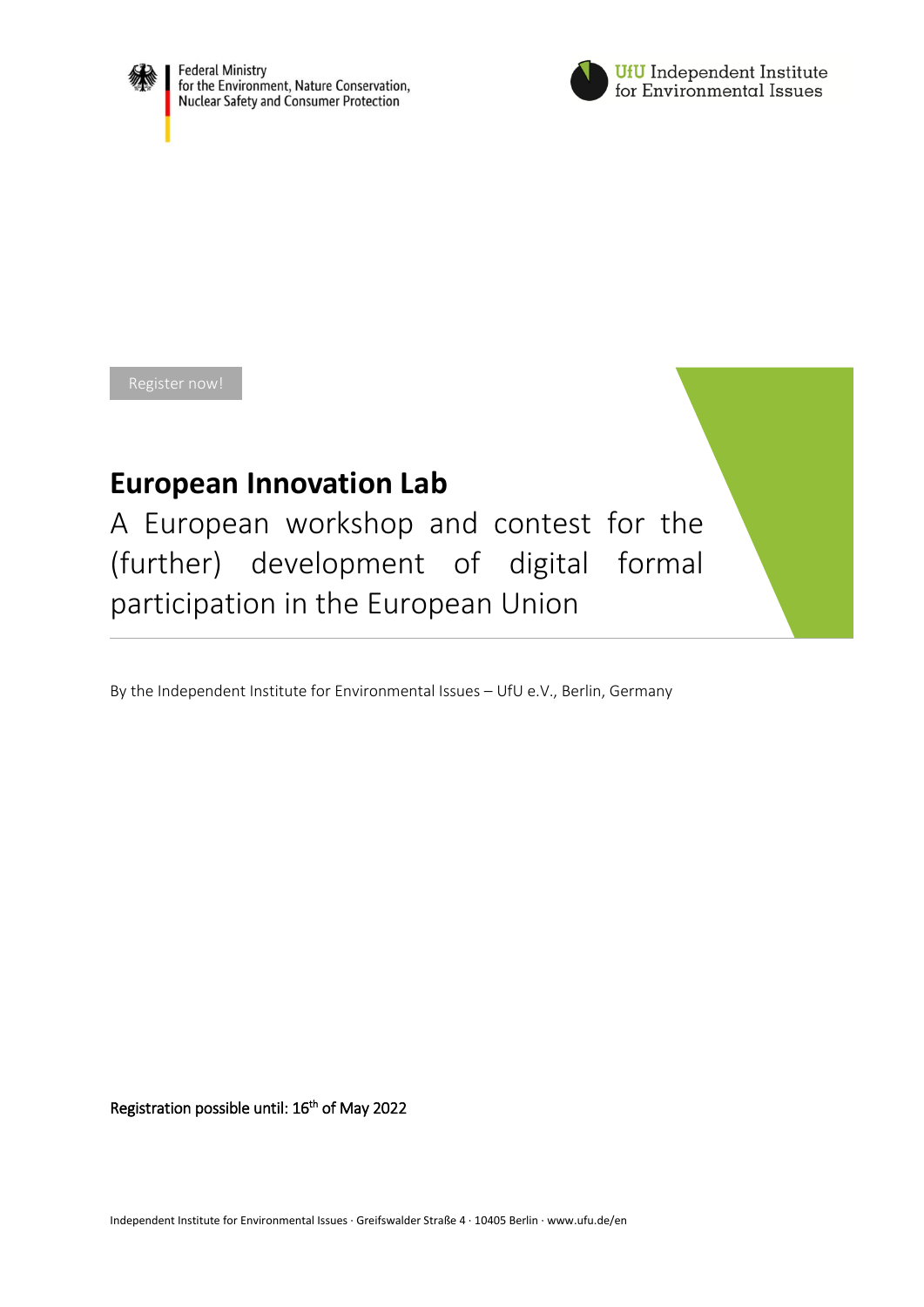



## **European Innovation Lab – A European workshop and competition for the (further) development of digital formal participation approaches in the European Union**

Digital Public Participation is a vital element of modern democracy. Especially when it comes to infrastructural projects such as power plants, factories or railway networks, the whole society is affected. Therefore, EU legislation provides for a comprehensive Environmental Impact Assessment (EIA), where everyone can contribute their needs and expertise. Authorities are therefore obliged to publish the information on the planned projects and offer online EIA portals.

With the ongoing COVID-19 crisis the crucial importance of an effective and efficient design of digital processes is more evident than ever. Existing processes need to be rethought and translated into the digital age. Yet the obligatory implementation of EIA portals for public participation in the EU member states could not be more fragmented - which often leads to frustration.

As the design of such a digital participation platform requires a more complex and interdisciplinary approach, the Independent Institute for Environmental Issues invites young professionals from the European Union to take part in a European Innovation Lab to design a platform that meets the demands and goals of modern digital public participation. Participants will be able to broaden their knowledge and networks while presenting ideas for tomorrow's portals to an audience of renowned experts and decision makers. *The best concepts will be awarded: 1st Prize - 1250 €, 2nd Prize - 1000 €, 3rd Prize – 750 €.*

## **Programme**

## Phase 1: Kick-off-workshop - *20th of May 2022 (online)*

The participants will be introduced to digital public participation in the European Union and especially dive into the legal basis and requirements of EIA platforms. The practicability and design of existing websites will be discussed. You will get to know other participants and have the chance to form alliances for the competition.

## Phase 2: The Contest Deadline - *31st of August 2022*

After being equipped with the essentials, you now have four months to develop your own concepts for a digital participation platform. The goal is to design a platform that is compatible with EU guidelines. However, it is up to you to decide on how you would like to create and implement your ideas. Out of all submissions, a jury of internationally known experts will select three finalists.

## Phase 3: The Second Workshop - *16th of September 2022 (online)*

In the final workshop, all participants come together with an interdisciplinary expert audience to share their experiences and knowledge. Highlight of the event will be the award ceremony. The three finalists have the opportunity to present and discuss their designs before the final winner is announced.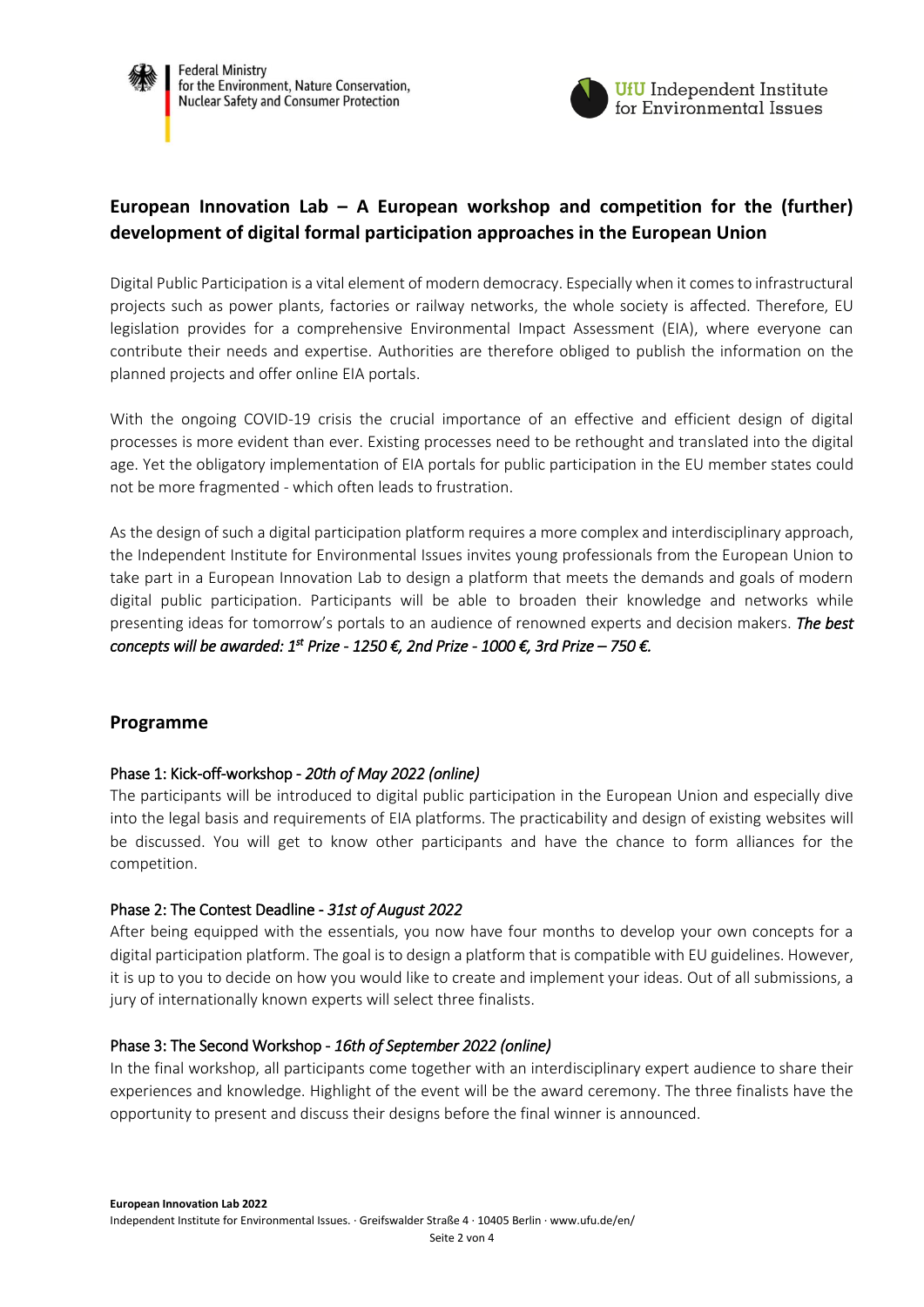



## **Admission requirements**

Participation is open to young professionals (ideally between 25-35 years of age) who are studying or residing in one of the 27 EU member states. Participants are expected to have experience in relevant disciplines such as web design, graphic design, communicative design, sociology, administrative law, environmental planning, urban development or spacial planning. Participants with expertise in related fields who feel motivated to participate are welcome to register as well. All participants will be given a certificate of participation.

## Registration is possible until 16<sup>th</sup> of May 2022.

Please submit your registration via <https://www.ufu.de/en/european-innovation-lab/> For further questions, send us an e-mail to: [aarhus-strong-project@ufu.de](mailto:aarhus-strong-project@ufu.de)

## **Background Information**

#### **Independent Institute for Environmental Issues (UfU e.V.)**

The Independent Institute for Environmental Issues(UfU e.V.) is both a scientific and officially recognized nongovernmental organization based in Berlin, Germany. With our interdisciplinary approach, we gained nationally and internationally renowned expertise in the fields of environmental law and participation, with numerous projects on the Aarhus Convention and public participation. We understand public participation as an opportunity for citizens to comprehend decisions made by their government and administration. With the right means, public participation ensures that citizens gain transparent information on official actions, it allows them to engage with authorities and to voice concerns. By including the expertise of its own citizens in processes for policy-making and infrastructure planning, official decisions are of higher quality and gain legitimacy through citizens' approval.

#### **Aarhus Strong Project**

The European Innovation Lab is part of the UfU project "*Strengthening electronic participation rights in environmental protection in the European Union - at the same time further developing digital participation within the Aarhus Convention and the European Public Participation Directive (Aarhus-Strong)"*. It is funded by the German Federal Ministry for the Environment, Nature Conservation, Nuclear Safety and Consumer Protection [\(https://www.bmuv.de/en/\)](https://www.bmuv.de/en/).

Key goal of this project is to strengthen the electronic participation practices of member state authorities within the European Union. Throughout the project, the current situation of digital participation within the EU will be analysed, digital formal participation procedures in the European Union will be developed, workshops with country experts will be held and a participation guide will be produced. The European Innovation Lab is one of the central parts of this project.